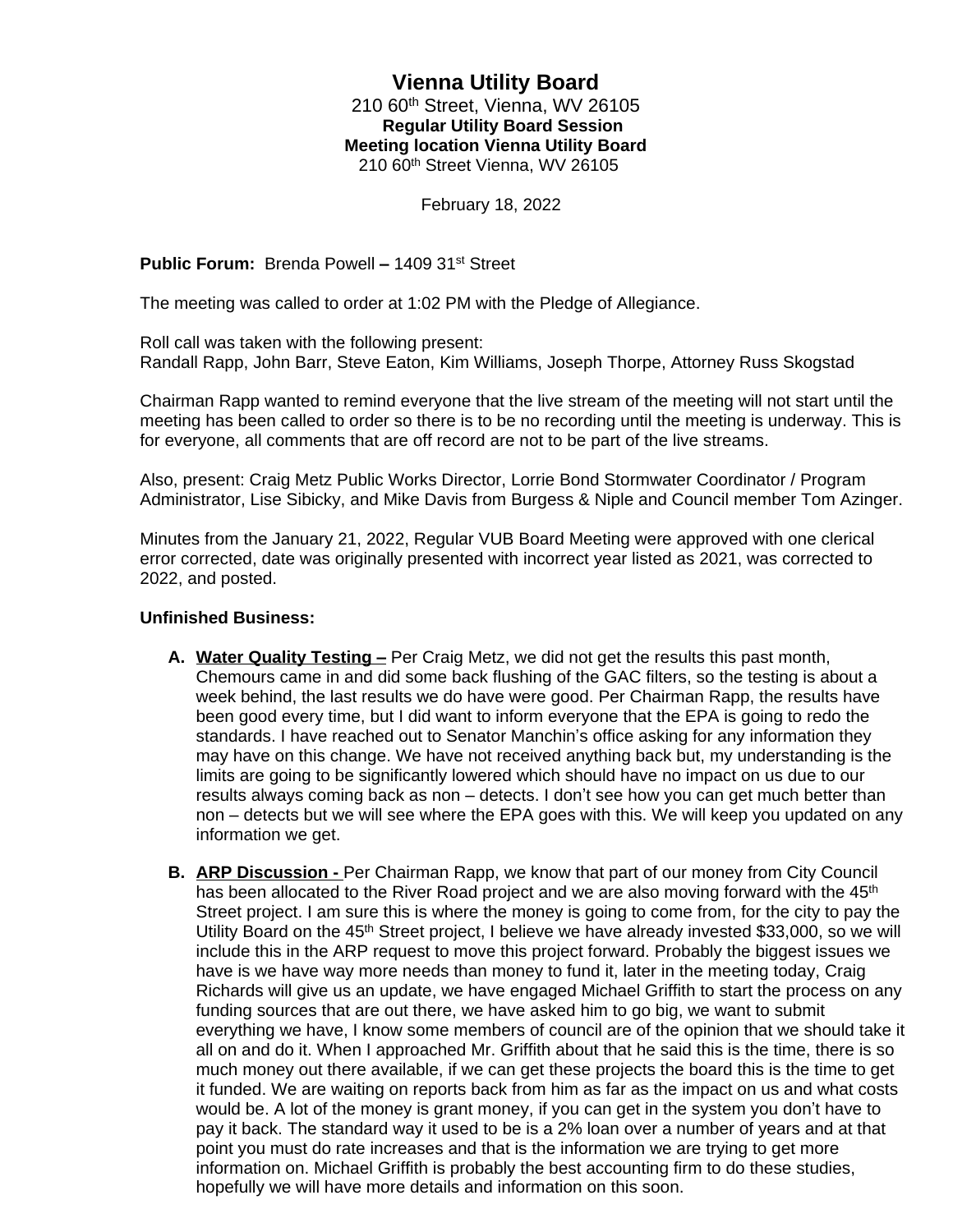- **C. 5 – Year Plan** Per Chairman Rapp, does anyone have any items they would like added to the 5 – year plan at this time? The City of Parkersburg does what is called a 5 – year improvement plan where they pick out various projects to work on and equipment purchases, they think they are going to need in the next 5 years. I think we have a good draft here of the projects we need done, if we got a chance Craig, we should have you scope out for us what you think in the next 5 years what you are going to need, i.e., another Vac Truck or backhoe etc., since they are such expensive items, and we will know we are looking at these. Going over budget fire Chief Scholl has already put on the horizon that within the next 2 years we are going to need a new fire truck. Right now, if we purchased one it would be about \$880,000 so we know in 2 years we will have to replace a fire truck and that way we can plan for that. So, Rapp advised Metz if we could develop something like that it would he helpful. Metz advised that this is already in place, we put it in our budget every year, I presented the budget to council a few weeks ago and within that budget line-item vehicle list it included water and sewer and street departments vehicles and equipment that would need to be replaced within the next 10 years. Rapp asked that on the 5 – year plan draft we have; he would like Metz to add whatever items he thinks we will need. Metz wanted to discuss another item that has come up today. We got a call this morning that our  $12<sup>th</sup>$  Street lift station was down, we went down to look and had to do an emergency by-pass due to failure on pump # 3 and pumps #1 & #2 were not acting correctly. Metz instructed guys to pull the pumps, photos were taken on pump #3 the impeller we just got 10 months ago is down to disposable flushable wipes. The wipes jammed the motor up, plugged it up and broke the shaft on the motor. This is frequent on pump #3, we aren't sure why this pump gets so much debris, but this a complete failure of the pump. I called one of our contractors he is coming to pick it up and try to rebuild the shaft, which he has done before on pump #1, but we are looking at pump #3 being down for approx. 2 months. Photos of pump #2, also covered in disposable, plugged up and nonfunctioning. It has also covered the impellor, we cleaned it up put it back in service it is working now, but it is going to be a serious failure anytime. So, we have pump #3 down, and pump #2 on crutches. We also have an issue with the impellor getting thin on pump #1, you can also see disposable wipes on this pump as well. Due to the flow rate and amount of rain we received, it flushed everything right to all our pumps, we did by – pass, the WVDEP came down did an inspection, he did witness the wipes, no violation. Our issue is we have 3 pumps we are going to have to replace. These pumps are approx. 10 years old, but we will need 3 new and at least 2 spares within the next year. I will be getting with Mike Davis today and we will be looking into some options on new pumps for this left station. Chairman Rapp asked Tommy Bunner to put a notice on our water bills reminding people to not flush these wipes and leave on for at least a few months. Tommy advised he would. We will also make sure it is still in newsletter for the next year, and it is on the website as well.
- **D. 4705 8th Avenue Property**  Chairman Rapp asked for an Executive Session to discuss a legal matter.

#### Motion and Vote

Chairman Rapp called for motion of Executive Session to discuss a legal matter. Motioned carried by Kim Williams was seconded by John Barr. Vote carried in support unanimous 5-0.

Executive Session was entered in at 1:20 PM, ended at 1:46 PM. No decision was made was information only. We will schedule a special meeting where we will notice an offer to purchase the property at 4705  $8<sup>th</sup>$  Avenue, Vienna, WV, for the purpose of installing a retention system. At that time, we will review and see what the board wants to do. Per Russ we must have 2 readings on this. I will have Lorrie get with each of you and see what will fit your schedule for these special meetings and get them scheduled. Russ added that the meetings must be 7 days apart.

**E. Burgess & Niple – River Road Water Main Update** – Per Lise Sibicky we received the CSX permit on Thursday, we are waiting on clarification on some gas line information on River Road. We are looking at around April  $12<sup>th</sup>$  for the bid opening so hope to have something by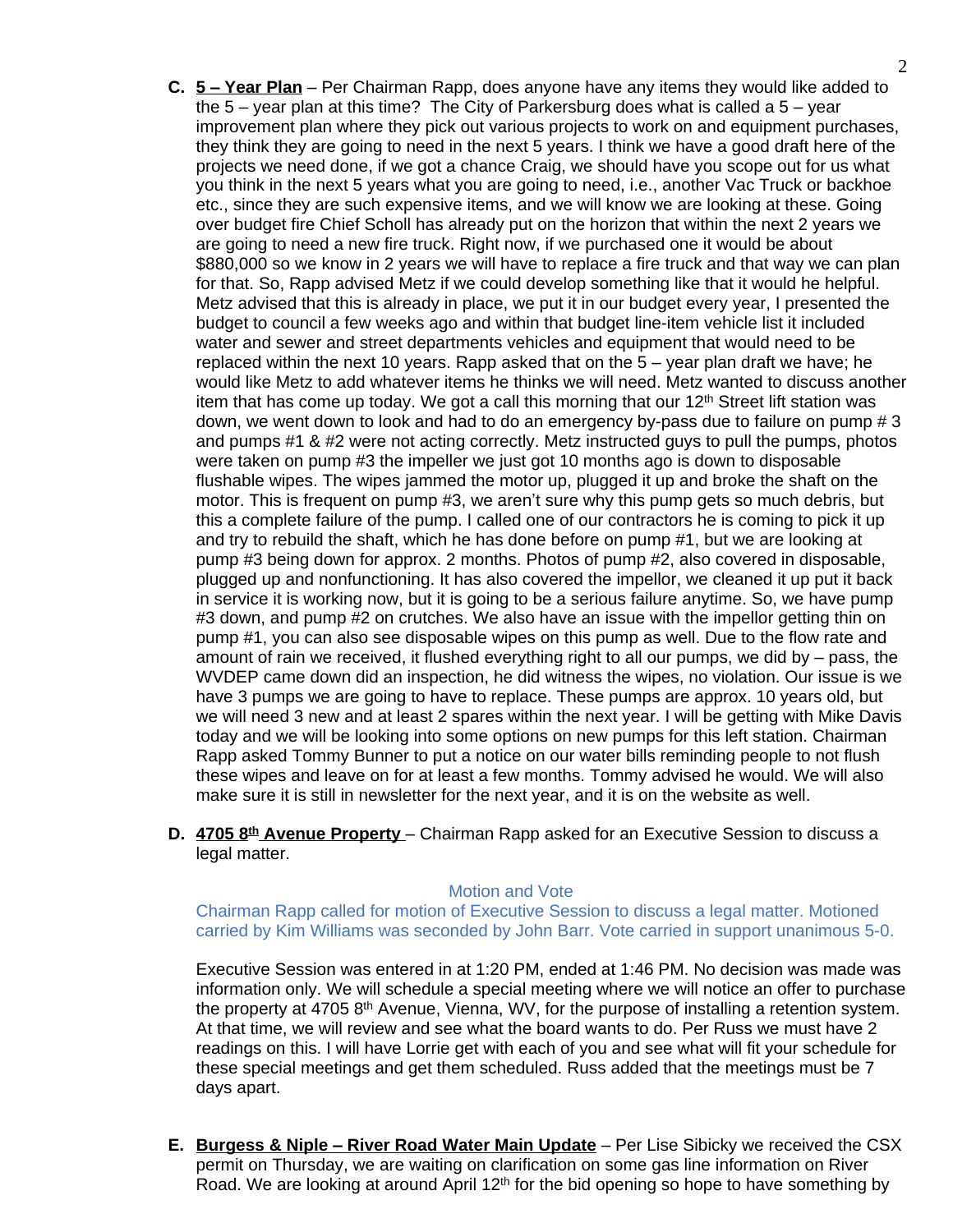the board meeting to follow to give you more information. Per Craig, Good Friday falls on that Friday April 12<sup>th</sup>, so if everyone is ok with it, we would like to move the meeting to Thursday April 11<sup>th</sup>.

- **F. Burgess & Niple – 45th Place Water Main Replacement Update** Per Lise Sibiky, we are working with Craig to confirm some property information, there are some challenges and easements in that area, that we are trying to make sure we can tie over to 3<sup>rd</sup> Avenue. Craig is going to get some more information to us. Metz advised that he was not sure if we have right of ways where these lines need to go, even though we have an existing 2-inch line there, Metz is going to need Russ' help on this, if we don't have right of ways where needed, we are going to have to move it down go a different direction and back to 46th Street to a known existing right of way. Metz advised he would get with Russ after meeting to discuss. We are hoping to have this bid out by May.
- **G. Burgess & Niple – Water & Wastewater System Improvement Projects** Per Craig Richards, Burgess & Niple made a presentation to City Council on January 13, 2022, to give Council on update on what was going on with the water, sewer and Pond Run projects as well as the Stormwater master plan, we presented information on what the scope of the work would be on the Water and Wastewater side of your business would be. In speaking to Craig and Randy a few days ago, it seems there is some kind of consideration being given to doing all of the improvements to the water and wastewater projects. Randy advised we are going to engage Michael Griffith on what kind of impact this may have on our rates and help find where funding may come from. There are going to be possible grants available to communities like the City of Vienna that we have not seen before because our rates are so low. We really won't know more until we get more information on the City Infrastructure Bill and there is HB4566 going through the WV Legislature today as we speak that may give us opportunities to tap into some of the state funds. The HB4566 creates the fund but there is nothing in the legislation that says how much, that has yet to be seen or determined. We don't know yet what this will mean for the City of Vienna's rates. But if we go through this process and update our cost estimates on projects we need done, give the information to Michael Griffith and hopefully we will have more information on rates and any state and federal funding options. Lastly, the Board and City Council is going to have to decide on what rates are going to be so we can make these projects happen. Per Rapp, there are so many items we need to focus and work on at some point we must make a decision. In speaking with Michael Griffith, he said in the past due to Vienna's rates being so low we would never qualify for anything, but they are throwing that out for this money. We still have one of the lowest water rates in the state and in the past that has worked against us, but according to Mr. Griffith with this next cycle this is not going to be an issue. We have also applied for an ear mark through Senator McKinley's office. We applied for the sewer upgrade to Parkersburg, which I believe was approx. \$2.9 million. We applied for the Pond Run Dredging, approximately \$1.5 million. We have not heard back on anything yet. We are trying to find any source of funding we can. Rapp stated he very much appreciated all the work that Craig Richards, Lise Sibicky and Mike Davis from Burgess & Niple have done because when we submitted our information to Senator McKinley's office, we had it already to go, we had estimates and the whole 9 yards. So hopefully we will hear something soon. Richards also provided a material cost estimate comparison to show how much the price of supplies have increased and what approx. lead times are. We can put a project to bid a contractor will be honored project, but by the time the project is ready to go the cost can go significantly higher due to cost increases and the availability of supplies can be months out. This is what everyone statewide is dealing with currently.

## **New Business:**